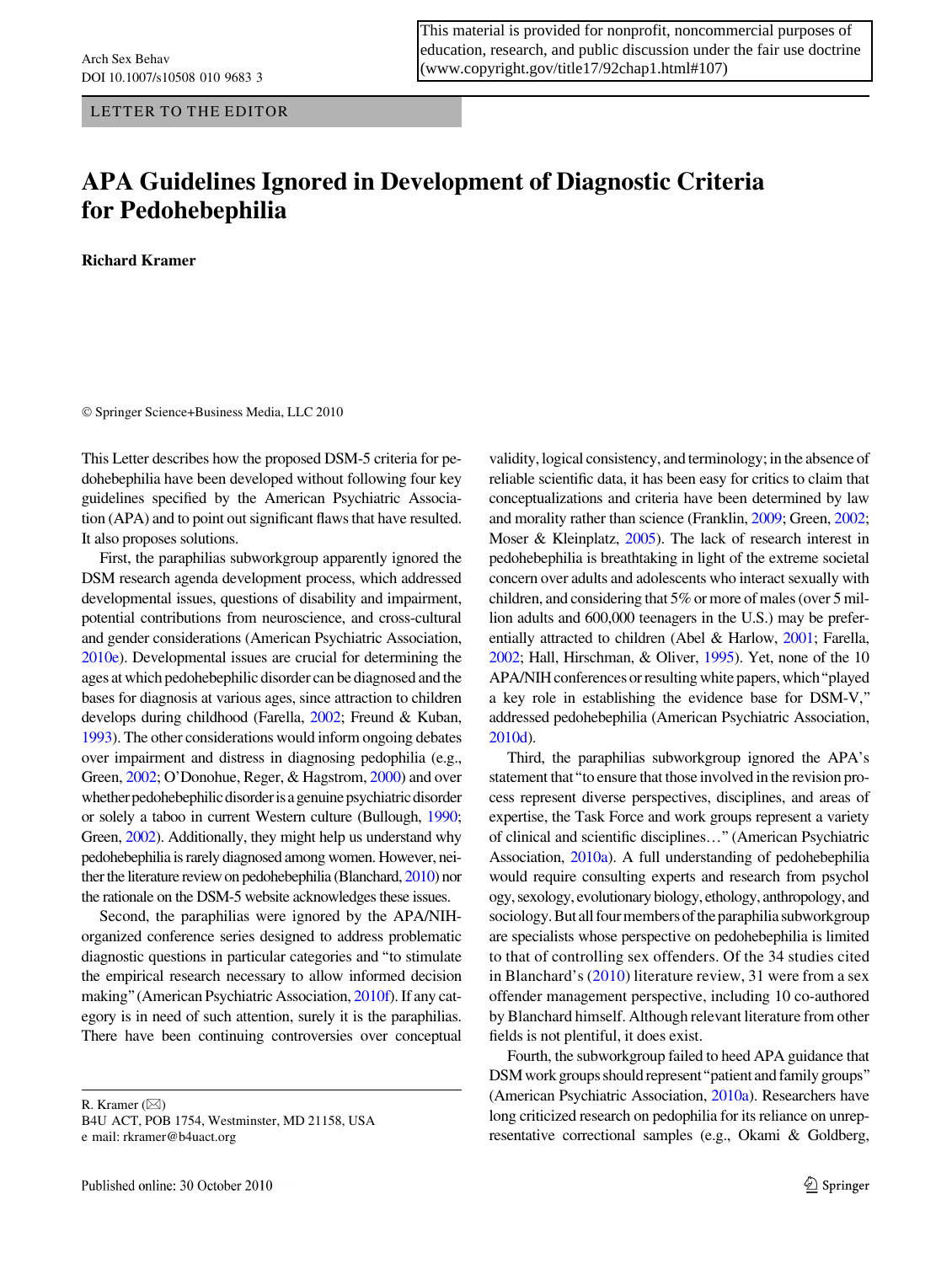[1992\)](#page-2-0). Additionally, such subjects cannot be honest with researchers or clinicians about their sexual feelings. In fact, this is the rationale Blanchard ([2010\)](#page-2-0) used for relying on offense records for diagnosis, writing''they might experience even more severe consequences of their actions if they acknowledge being pedophiles.''Thus, he recognizes both the disadvantages of relying on correctional populations and the harm to the patient of accurate diagnosis. But instead of suggesting the usual scientific and therapeutic response namely, developing collaborative relationships with patients and challenging the obvious injustice of increased punishment resulting from accurate diagnosis he accepts this adversarial stance in which the clinician must outsmart the patient and contribute to his demise. Involvement of minor-attracted people (not constrained by the correctional system) in research and collaborative efforts to dismantle adversarial relationships would increase understanding of pedohebephilia and lead to solutions to such ethical dilemmas. However, contrary to APA guidelines, no patient or family groups have had any representation in the workgroup regarding pedohebephilia.

The failures described above have resulted in serious flaws in the proposed diagnostic criteria:

- 1. Without any understanding of the developmental course of pedohebephilia or any scientific rationale whatsoever, Criterion A arbitrarily specifies that feelings and behaviors be present for at least six months, and Criterion C arbitrarily specifies that patients be at least age 18, but only if their object of attraction is 5 or more years younger.
- 2. Criteria A and B rely on arrest records for diagnosis, ignoring the fact that cultural factors may have a large impact on who gets arrested.
- 3. Criteria A and B define sexual interaction with 13 and 14 year olds as a mental disorder based not on any scientific rationale but on the fact that Western culture sees it as wrong and that people are arrested and already diagnosed for it. Most amazing is Blanchard's rationale that arrests for it are more common than those for sexual activity with prepubescent children, citing a study finding that 14 is the modal age for sexual victimization (Snyder, [2000\)](#page-2-0). He fails to mention that the very same study found that 14 is the modal age of those offending against prepubescent children! By his logic, Criterion C should be changed to include 14 year olds as diagnosable.
- 4. Due to the subworkgroup's narrow perspective, Criteria A, B, and C exhibit a singular focus on sexual behavior and ''urges,'' ignoring the emotional and social aspects of pedophilia suggested by other research (Li,  $1990$ ; Wilson & Cox, [1983\)](#page-2-0). This reinforces an extraordinarily harmful and distorted stereotype of minor-attracted people as motivated only by their desire for sex with children.
- 5. Blanchard ([2010\)](#page-2-0) defines a paraphilic disorder as ''a paraphilia that causes distress or impairment to the individual

or harm to others,'' ignoring the currently proposed definition of mental disorder requiring there be an''underlying psychobiologicaldysfunction''(American Psychiatric Association, [2010b\)](#page-2-0). Furthermore, the actual proposed criteria do not require harm, but rather sexual activity by someone 18 or older with children or adolescents at least 5 years younger. Blanchard cites no scientific literature suggesting that these age requirements determine harmfulness, thus appealing to law rather than the work of the study group on impairment and distress, in direct contradiction to the APA's statement that a mental disorder is ''not primarily a result of social deviance or conflicts with society''(American Psychiatric Association, [2010b](#page-2-0))

There are significant ethical consequences of the above failures. Particularly egregious is the tendency for the criminal justice system to enthusiastically label people diagnosed with pedophilia and hebephilia as ''sexually violent predators'' in spite of overwhelming research (ignored by Blanchard's literature review) showing that they rarely exhibit aggressive tendencies (Okami & Goldberg, [1992\)](#page-2-0). The paraphilias subworkgroup and the APA as a whole have an ethical obligation to disseminate this fact to policymakers, and to vigorously challenge the misuse of DSM to label non-violent people as ''violent.'' Failure to do so reinforces a culture in which it is obligatory to refer to minor-attracted people as animals (''predators'') and to call for their banishment or extermination. Youth who realize they are attracted to children find no encouraging information or help only condemnation. Goode [\(2009\)](#page-2-0) gives a particularly haunting account of a 16-year-old boy attracted to children who decided that he would be a hero if he slit his wrists and bled to death. I have been contacted by teenagers who were contemplating suicide, and one 14-year-old who habitually cut himself and turned to drugs and alcohol. Psychiatry is not a helping profession when it takes an adversarial stance toward such patients and exacerbates rather than relieves psychiatric symptoms. The APA must heed its claim that the new criteria "not only reflect new advances in the science and conceptualization of mental disorders, but also reflect the needs of our patients''(American Psychiatric Association, [2010c\)](#page-2-0).

The APA and the paraphilias subworkgroup have an intellectual and ethical responsibility to promote valid research and to counter rather than reinforce false stereotypes. There are steps they can take to fulfill this responsibility:

- 1. Researchers whose expertise lies outside the sex offender management perspective must be consulted, and their perspectives integrated into the work of the paraphilias subworkgroup.
- 2. A truly comprehensive literature review that includes research from a wide variety of applicable fields needs to be conducted.